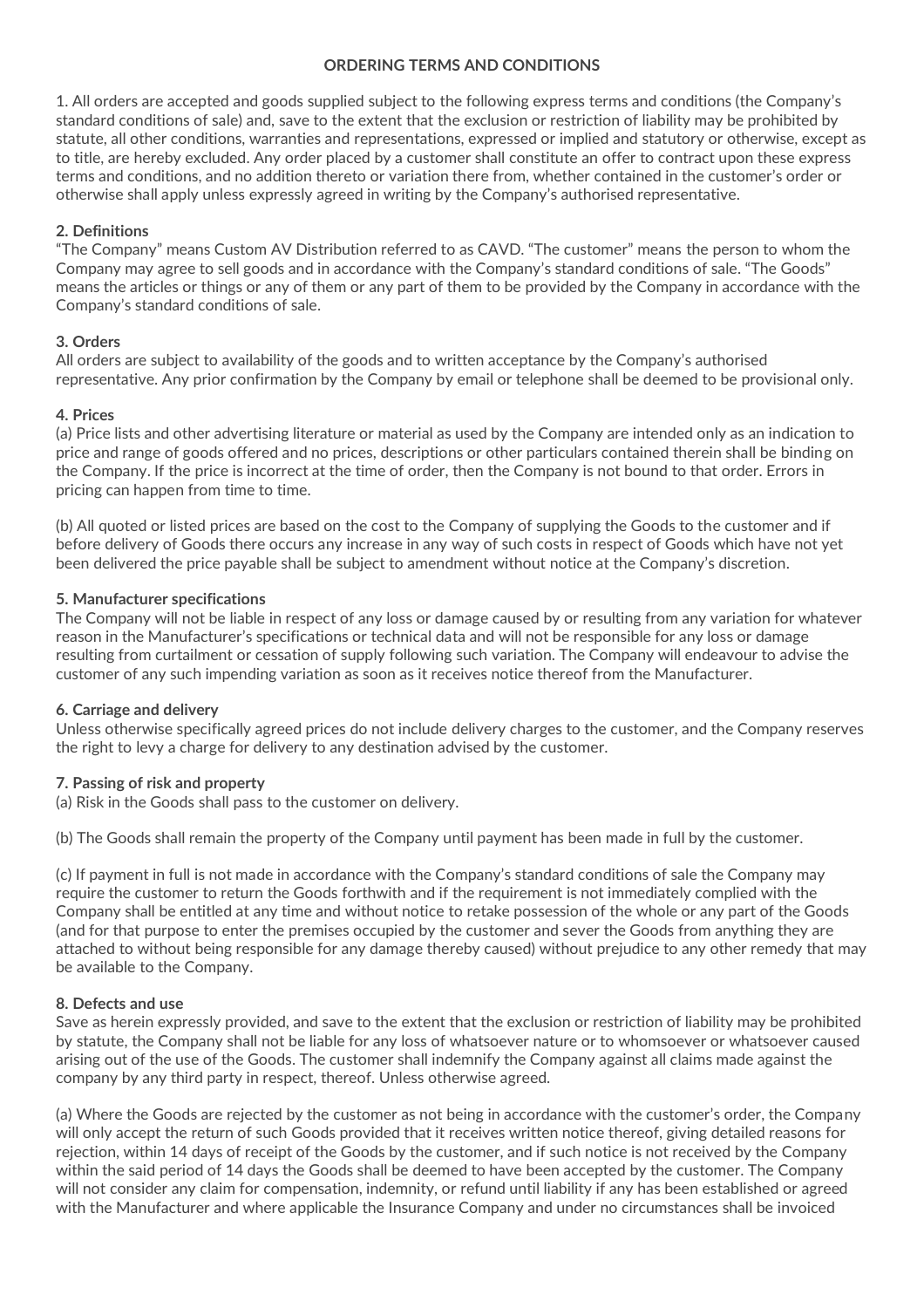costs of the goods be deducted or set off by the customer until the Company has passed a corresponding credit note and

(b) In the case of defects or faulty workmanship in the Goods or any part thereof the customer shall not be entitled to receive any compensation, credit or refund in excess of that received by the Company under any guarantee or warranty given to it by the Manufacturer or the supplier thereof.

# **9. Payment**

Save as herein expressly provided, unless otherwise specifically negotiated and agreed, all accounts are payable prior to shipping of the goods.

# **Interest on late payment**

(a) If the Customer shall fail to make payment when due the Customer shall additionally pay compound interest on all sums owing by it to the Company in respect of the Goods at the rate of four per cent above Lloyds Bank Base Rate from the date that payment of those sums was due under these Conditions until payment thereof in full.

(b) This provision shall be without prejudice to any other legal rights or remedies available to the Company if the Customer shall fail to make payment when due.

#### **10. Dispatch**

Any times quoted for dispatch are to be treated as estimates only and without prejudice, although every endeavour will be made by the Company to adhere to them. Quotations or offers of goods ex-stock are subject to the goods being unsold at the time of receipt of the customer's written order. All dispatch dates are calculated from the date of acceptance of the customer's written order or from the date when all outstanding technical details have been resolved which ever is the later. We cannot accept any consequential loss in any circumstances.

#### **11. Refunds**

If the company has agreed a credit note or refund then this will be raised within 30 days.

#### **12. Customer's default and cancellations and re-scheduling of deliveries**

(a) If the customer shall make default in or commit any breach of any of its obligations to the Company or if the customer being an individual (or when the customer is a firm, any partner in that firm) shall at any time become bankrupt or shall have a receiving order or administration order made against him or shall make any composition or arrangement with or for the benefit of his creditors or shall purport to do so if in Scotland he shall be made insolvent or bankrupt or any application shall be made under any Bankruptcy Act for the time being in force for sequestration of his estate or a Trust Deed shall be granted by him on behalf of his creditors or the customer being an incorporated body any resolution or petition to wind up its business shall be passed or presented otherwise than for reconstruction or amalgamation or if a liquidator or receiver or manager of such corporate body or its undertaking property or assets or any part thereof shall be appointed or if the customer shall be insolvent or shall be unable or shall admit its inability to meet its commitments promptly as and when due the Company shall have the right (without prejudice to any further or other claims or right which the Company might have) forthwith to cancel any uncomplicated order or to cancel or suspend delivery and, notwithstanding any other provisions of the Company's standard conditions of sale,. payments for any delivery already made shall immediately become due.

(b) Requests by a customer for cancellation of any order or for re-scheduling of deliveries will only be considered by the Company if made in writing, and shall be subject to the written acceptance of the Company in accordance with sub-clause 11(a) as aforesaid, or if cancelled or re-scheduled at the request of a customer as aforesaid then the customer shall indemnify the Company against all loss, costs (including the cost of labour and materials used and overheads incurred), damages, charges and expenses arising out of the order and the cancellation or re-scheduling thereof.

#### **13. Force majeure**

The Company shall not be liable for the cancellation by it of any order or any unfulfilled part thereof or for effecting partial delivery or performance if performance by the Company is prevented or delayed whether directly or indirectly by any cause whatsoever beyond the reasonable control of the Company whether such cause existed or was foreseeable at the date of acceptance of the customer's order by the Company or not and without prejudice to the generality of the foregoing any cause shall be deemed to prevent, hinder or delay the Company if the Company is thereby prevented, hindered or delayed from fulfilling other similar commitments whether to the customer or to third parties.

# **14. Non-standard goods**

Unless otherwise agreed the Goods are supplied in accordance with the Manufacturer's standard specifications. The Company reserves the right to increase its quoted or listed price or to charge accordingly in respect of any orders